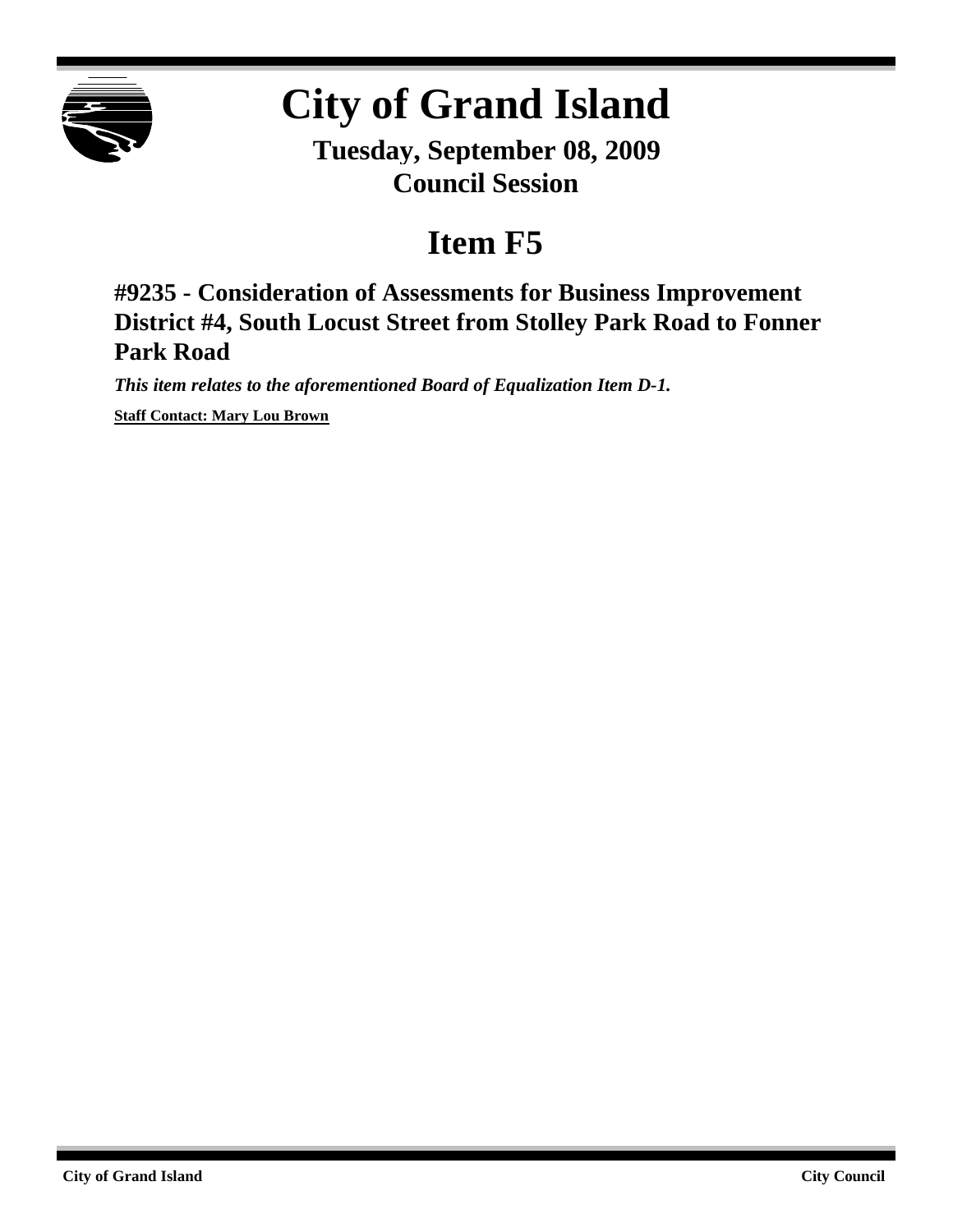#### ORDINANCE NO. 9235

An ordinance to assess and levy a special tax to pay the 2009-2010 revenue year cost of Business Improvement District No. 4 of the City of Grand Island, Nebraska; to provide for the collection of such special tax; to repeal any provisions of the Grand Island City Code, ordinances, or parts of ordinances in conflict herewith; and to provide for publication and the effective date of this ordinance.

BE IT ORDAINED BY THE MAYOR AND COUNCIL OF THE CITY OF GRAND ISLAND, NEBRASKA:

SECTION 1. There is hereby assessed upon the following described lots, tracts, and parcels of land, specially benefited, for the purpose of paying the 2009-2010 revenue year cost of Business Improvement District No. 4 of the City of Grand Island, as adjudged by the Council of the City, sitting as a Board of Equalization, to the extent of benefits accruing thereto by reason of such Business Improvement District, after due notice having been given thereof as provided by law; and a special tax for such 2009-2010 revenue year cost is hereby levied at one time upon such lots, tracts and lands as follows:

| Name                                             | Description                                                                | Assessment         |
|--------------------------------------------------|----------------------------------------------------------------------------|--------------------|
| Westerby/Michael J & Mandy                       | Janisch Sub Pt Lt 1<br>Brownell Sub Xc .0051 Ac To Row Lt 1 Xc<br>E 10'    | 635.79             |
| McDermott/Niels C                                |                                                                            | 264.89             |
| Wiltgen Corp II                                  | Kirkpatrick Sub Lt 5                                                       | 373.92             |
| Wiltgen Corp II                                  | Kirkpatrick Sub Lt 6<br>Labelindo Second Sub Pt Lt 1 Xc 18.3 Ft To<br>City | 368.30             |
| Giomaha LLC                                      |                                                                            | 1,481.77           |
| Zana/James Scott                                 | R & R Sub Pt Lt 1<br>Pleasant Home Sub Xc City E 1/2 Of S 1/2<br>Blk 9     | 745.82             |
| Fontenelle Oil Co #210                           |                                                                            | 744.01             |
| <b>Locust Street LLC</b><br>M & W Investment Co. | Pleasant Home Sub Xc City Blk 16<br>Roepke Sub Pt Lt 2 & Pt Lt 1           | 1,481.62<br>818.00 |

Approved as to Form  $\pi$ September 3, 2009 ¤ City Attorney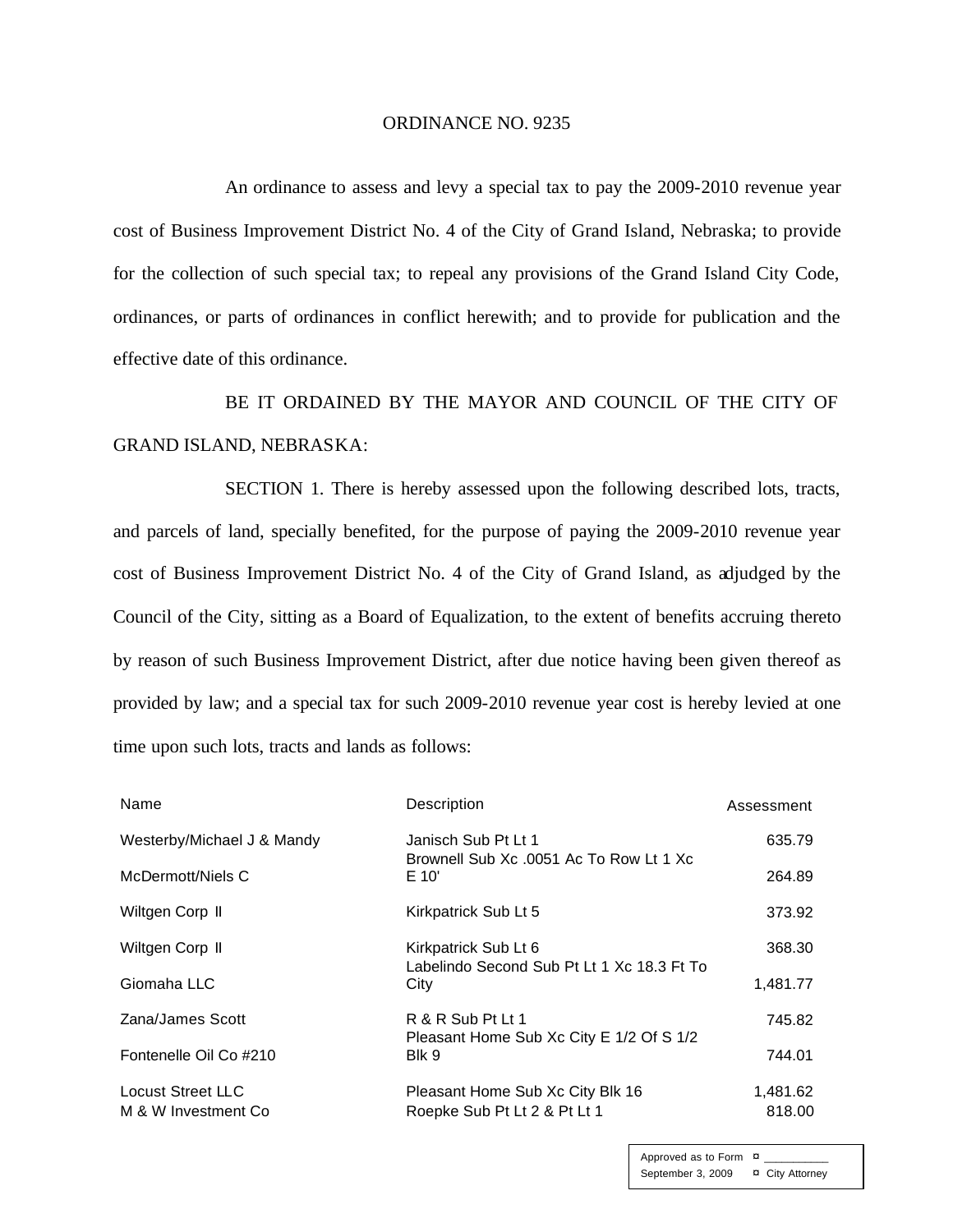## ORDINANCE NO. 9235 (Cont.)

| M & W Investments Co                      | Roepke Second Sub Pt Lt 1                                                                                                                                       | 241.15    |
|-------------------------------------------|-----------------------------------------------------------------------------------------------------------------------------------------------------------------|-----------|
| <b>Edwards Building Corp</b>              | Fonner Sub Lt 1 Xc City                                                                                                                                         | 794.68    |
| <b>Grand Island Associates LLC</b>        | Fonner Fourth Sub Lt 1                                                                                                                                          | 2,596.74  |
| 5500 L Street Properties Co               | Fonner Second Sub Xc City Lt 5                                                                                                                                  | 1,059.26  |
| 5500 L Street Properties Co               | Fonner Second Sub Xc City Lt 6                                                                                                                                  | 2,120.80  |
| Three Circle Irrigation Inc               | Fonner Third Sub Pt Lt 1 & Pt Lt 3                                                                                                                              | 1,801.10  |
| <b>Edwards Building Corp</b>              | Fonner Third Sub Replatted Pt Lt 3                                                                                                                              | 742.00    |
| Staab/Kenneth W & Rose Mary               | Miscellaneous Tracts 21-11-9 Xc To City<br>52' X 257' Pt Se 1/4 Se 1/4<br>Miscellaneous Tracts 21-11-9 Pt Se 1/4 Se<br>1/4 .20 Ac To City .817 Ac               | 275.49    |
| <b>GIPH Restaurants LLC</b>               |                                                                                                                                                                 | 715.98    |
| Reilly/Michael J & Carey M                | Jnw Sub Lt 1                                                                                                                                                    | 816.20    |
| <b>Edwards Building Corp</b>              | Jnw Second Sub Lt 1                                                                                                                                             | 878.90    |
| Sax Pizza Of America Inc                  | Sax'S Second Sub Lt 2<br>Miscellaneous Tracts Xc To City 21-11-9 Pt<br>Se 1/4 Se 1/4 .78 Ac<br>Miscellaneous Tracts 21-11-9 Xc City Pt Se<br>1/4 Se 1/4 1.17 Ac | 572.88    |
| Braddy/Cindy                              |                                                                                                                                                                 | 716.93    |
| Arec 7, LLC                               |                                                                                                                                                                 | 1,059.89  |
| Sax Pizza Of America Inc                  | Sax'S Second Sub Lt 1                                                                                                                                           | 660.86    |
| Goodwill Indust Of Greater Nebr           | Goodwill Fifth Sub Lt 3                                                                                                                                         | 628.26    |
| Goodwill Indust Of Greater Nebr           | Goodwill Fifth Sub Lt 2<br>Miscellaneous Tracts 22-11-9 To The City<br>Of Grand Island Pt Sw 1/4 Sw 1/4 & Pt Nw                                                 | 348.21    |
| Hall County Livestock Improvement<br>Assn | 1/4 Sw 1/4 Xc .15 A City & 1.03 Ac Fonner<br>Rd Xc .05 Ac City Xc .98 Ac City 23.97 Ac                                                                          | 1,756.63  |
| <b>Byco Real Estate LLC</b>               | R & R Sub Pt Lt 2                                                                                                                                               | 738.56    |
| <b>Preferred Enterprises LLC</b>          | Fonner Fourth Sub To City Row Pt Lt 2                                                                                                                           | 795.05    |
|                                           |                                                                                                                                                                 | 26,233.69 |

SECTION 2. The special tax shall become delinquent in fifty (50) days from date of this levy; the entire amount so assessed and levied against each lot or tract may be paid within fifty (50) days from the date of this levy without interest and the lien of special tax thereby